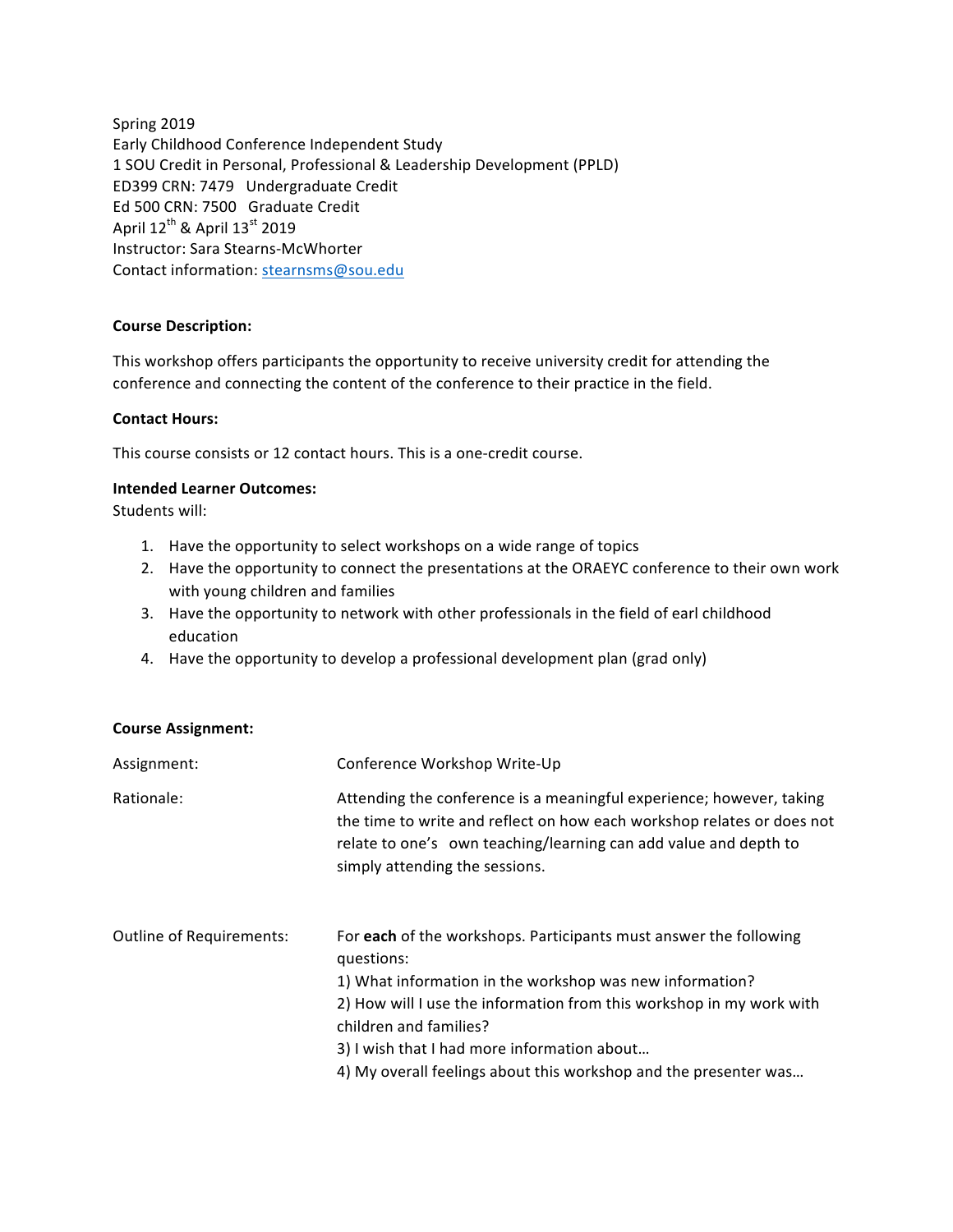| Grading criteria:               | This assignment will be grades on a A-F basis. In order to<br>pass, the student has to attend both days, complete write-ups for each<br>workshop (answering all four questions) and turn the paper in on time.                                                                                                                                                                                  |  |  |  |
|---------------------------------|-------------------------------------------------------------------------------------------------------------------------------------------------------------------------------------------------------------------------------------------------------------------------------------------------------------------------------------------------------------------------------------------------|--|--|--|
|                                 | There is not a page requirement for this assignment but it is expected<br>that the assignment will be between two and four pages long.                                                                                                                                                                                                                                                          |  |  |  |
| Due date:                       | Must be postmarked by May 20, 2019                                                                                                                                                                                                                                                                                                                                                              |  |  |  |
|                                 | There are no quizzes or exams for this course.                                                                                                                                                                                                                                                                                                                                                  |  |  |  |
| <b>Graduate Assignment:</b>     | Detailed Professional Action Plan (grad only) Graduate<br>students also complete the conference write-up                                                                                                                                                                                                                                                                                        |  |  |  |
| Rationale:                      | Graduate students who are currently working with young children and<br>families will have the opportunity to take one of the ideas from the<br>conference develop a detailed professional development action plan<br>to be implemented within the next six months.                                                                                                                              |  |  |  |
| <b>Outline of Requirements:</b> | Each graduate student will take one idea from one of the workshops<br>and develop a professional development action plan to be implemented<br>within the next six months. The action plan should include at least five<br>references beyond those shared by the presenter, a timeline, and an<br>assessment plan. It is expected that this assignment be approximately<br>five pages in length. |  |  |  |
| <b>Grading Criteria:</b>        | This assignment will be graded on an A-F basis. In order to pass, the<br>student must successfully develop a plan with five references, a time<br>line, and an assessment plan; turn the paper in on time and in a form<br>commensurate with graduate level work.                                                                                                                               |  |  |  |
| Due date:                       | Must be postmarked by May 20, 2019                                                                                                                                                                                                                                                                                                                                                              |  |  |  |
|                                 | There are no quizzes or exams for this course.                                                                                                                                                                                                                                                                                                                                                  |  |  |  |